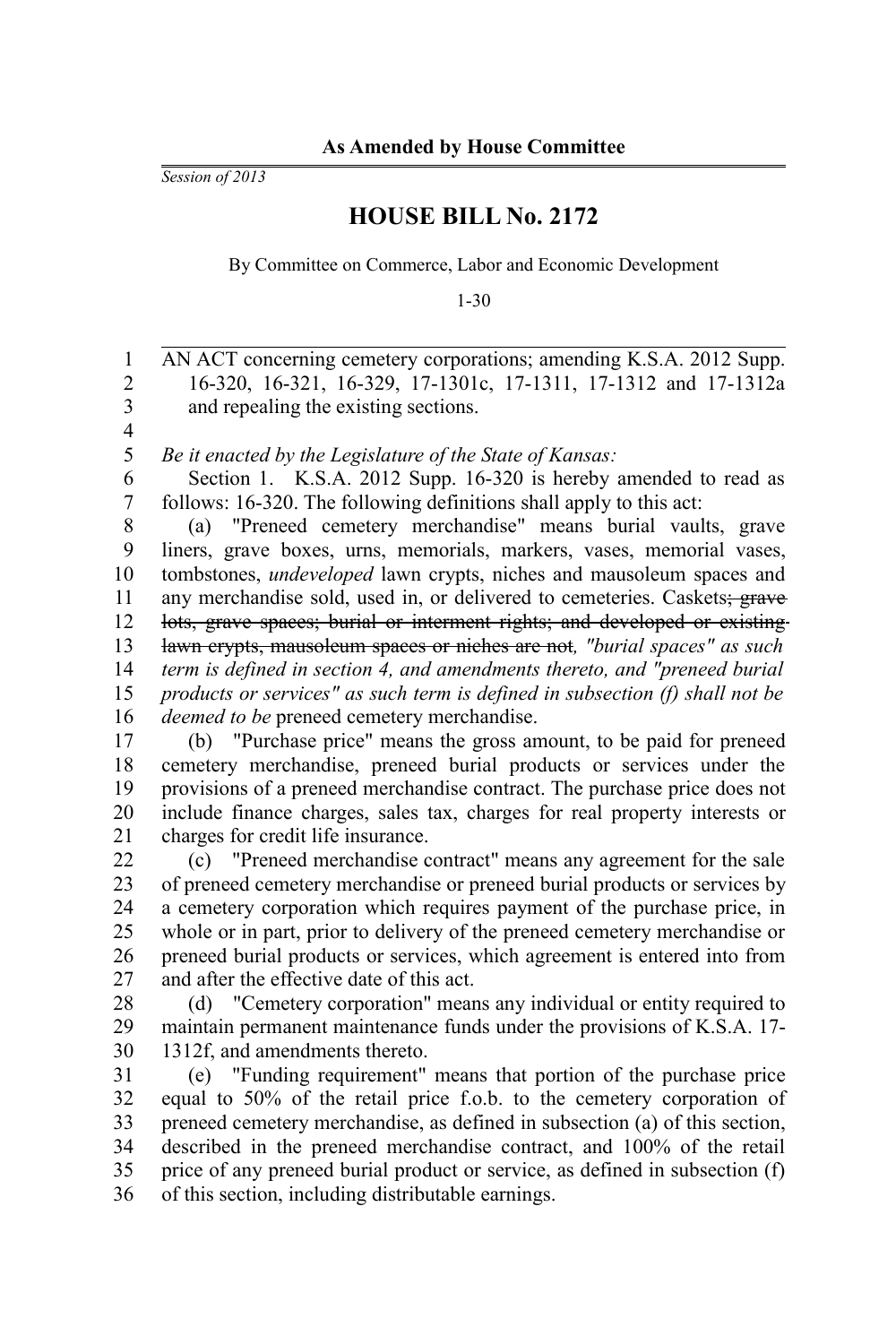(f) "Preneed burial products or services" means any casket or service incidental to the burial of a body or the placement of a memorial, marker, vase, or tombstone. 1 2 3

(g) "Cemetery merchandise trust fund" means a special purpose trust fund required to administer payments received from the sale of preneed cemetery merchandise, preneed burial products or services. 4 5 6

(h) "Distributable earnings" means income and capital gains, less any reasonable costs incurred in serving as trustee, including a reasonable fee for services and applicable taxes and costs. *Distributable earnings shall be allocated as required by K.S.A. 16-321, and amendments thereto.* 7 8 9 10

11

(i) "Trustee" means:

(1) A bank, savings and loan association, savings bank or credit union organized under the laws of this state with the authority to provide trust services<sup>.</sup> 12 13 14

(2) a federally chartered bank, savings and loan association, savings bank or credit union having a physical location within the state of Kansas and the authority to provide trust services; or 15 16 17

18

(3) a trust company organized under the laws of this state.

Sec. 2. K.S.A. 2012 Supp. 16-321 is hereby amended to read as follows: 16-321. (a) Any cemetery corporation entering into any preneed merchandise contract shall establish and maintain a cemetery merchandise trust fund under K.S.A. 16-322, and amendments thereto. The primary purpose of the cemetery merchandise trust fund is to maintain the corpus of the trust fund with the goal that the growth of the corpus will be at least equal to the wholesale costs of the preneed cemetery merchandise or preneed burial products or services, at the time of delivery or need. 19 20 21 22 23 24 25 26

27

(b) All preneed cemetery merchandise contracts shall be in writing.

(c) A cemetery corporation entering into a preneed merchandise contract that allows the purchaser to make installment payments shall be entitled to retain all purchaser payments until an amount equal to 25% of the purchase price of preneed cemetery merchandise is received, and thereafter, shall deposit 100% of each payment into the cemetery merchandise trust fund until the funding requirement has been deposited. 28 29 30 31 32 33

(d) *If a cemetery corporation enters into an installment preneed cemetery merchandise contract that includes burial spaces, any payment received from the purchaser shall be allocated first to the permanent maintenance fund as required by K.S.A. 2012 Supp. 17-1301c and K.S.A. 17-1311, and amendments thereto. Once the burial spaces have been paid in full, then the preneed merchandise and services products shall be funded as required by subsection (c).* 34 35 36 37 38 39 40

*(e)* Deposits to the cemetery merchandise trust fund shall be made within 15 **30** days following the end of each calendar month after the moneys are received. 41 42 43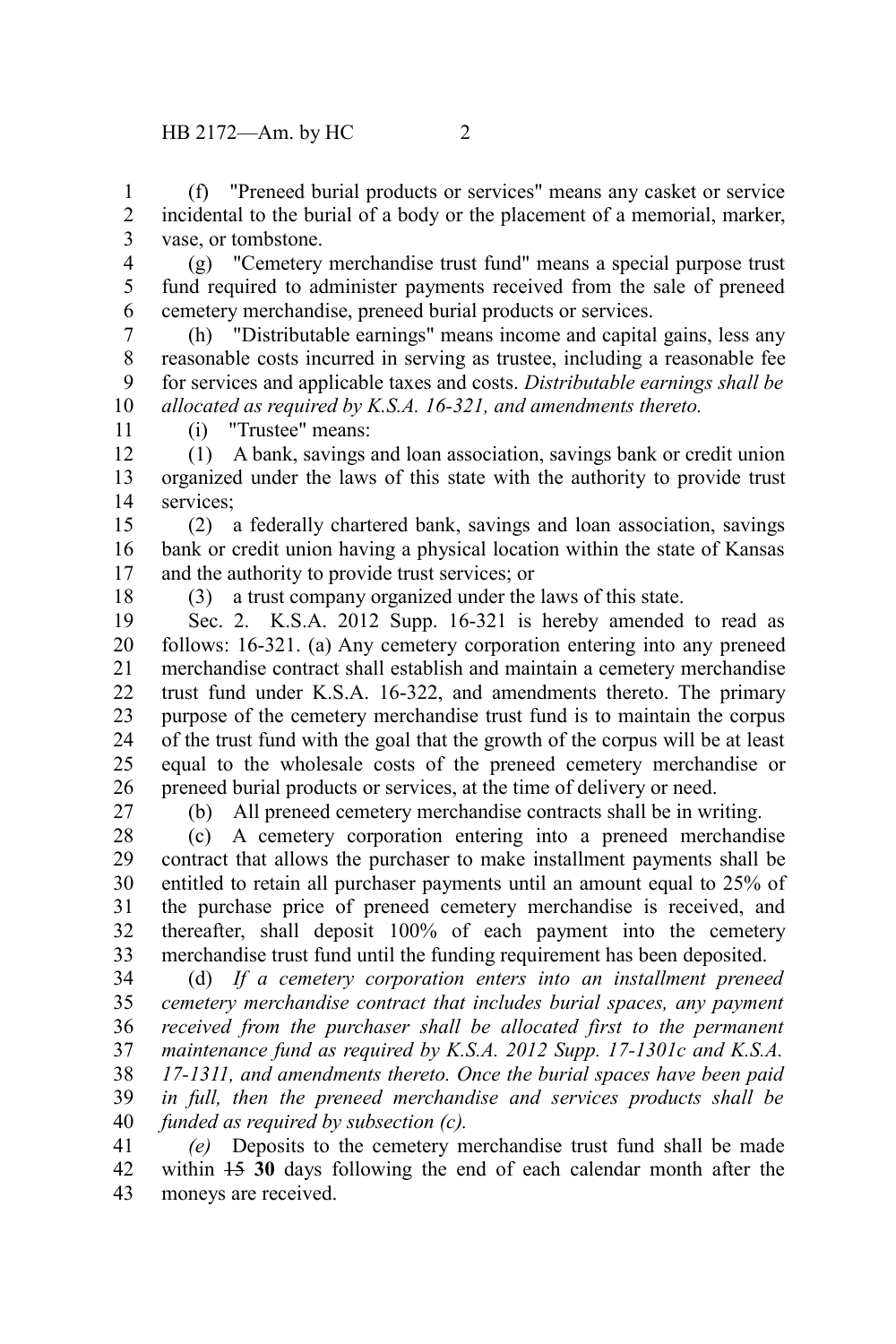(e) *(f)* Within 30 days following the end of each quarter, the cemetery corporation shall provide the trustee and the secretary of state a report detailing the transactions of the previous quarter. The report shall be in a form and manner approved by the secretary of state and shall include the following: 1 2 3 4 5

(1) All sales of preneed cemetery merchandise, preneed burial products and preneed services. 6 7

(2) All verified deliveries of preneed cemetery merchandise, preneed burial products and preneed services along with any request for distribution from the trustee. 8 9 10

(3) If no sales or deliveries transpired during the reporting quarter, the report shall be filed showing zero sales or zero deliveries. 11 12

(f) *(g)* Within 30 days following the end of each quarter, the trustee shall provide the secretary of state a report of all deposits to and distributions from the cemetery merchandise trust fund. The report shall be in a form and manner approved by the secretary of state and shall include the total amount of the deposits, distributions and the name and contact information of the trust officer in charge of the account. 13 14 15 16 17 18

 $\left(\frac{g}{g}\right)$  (h) At least annually, as of December 31, the trustee of the merchandise trust fund shall allocate the distributable earnings to all preneed cemetery merchandise, preneed burial products or services for which funds are then held in a cemetery merchandise trust fund. The trustee may, at the request of the cemetery, allocate the distributable earnings on a regular basis more often than annually and in which case the calculation of the distributable earnings shall be filed quarterly on December 31, March 31, June 30 and September 30 of each year in a form and manner approved by the secretary of state. 19 20 21 22 23 24 25 26 27

(h) *(i)* The cemetery corporation shall provide the secretary of state a copy of all trust instruments. The cemetery corporation shall obtain prior written approval from the secretary of state before the trust instrument shall be terminated, transferred or amended. The cemetery corporation shall provide the secretary of state copies of any amendments to the trust instrument before the amendments shall become effective. 28 29 30 31 32 33

 $(i)$  *(i)* Fees not to exceed \$30 may be charged and collected by the secretary of state on each preneed merchandise contract for preneed cemetery merchandise, preneed burial products or services sold on or after January 1, 2011. Any such fees shall be forwarded on a quarterly basis to the secretary of state, in a form and manner approved by the secretary. The secretary of state shall promulgate rules and regulations fixing the fees to be charged and collected. On and after the effective date of this act any such fees collected shall be deposited in the cemetery maintenance and merchandise fee fund in the state treasury. 34 35 36 37 38 39 40 41 42

Sec. 3. K.S.A. 2012 Supp. 16-329 is hereby amended to read as 43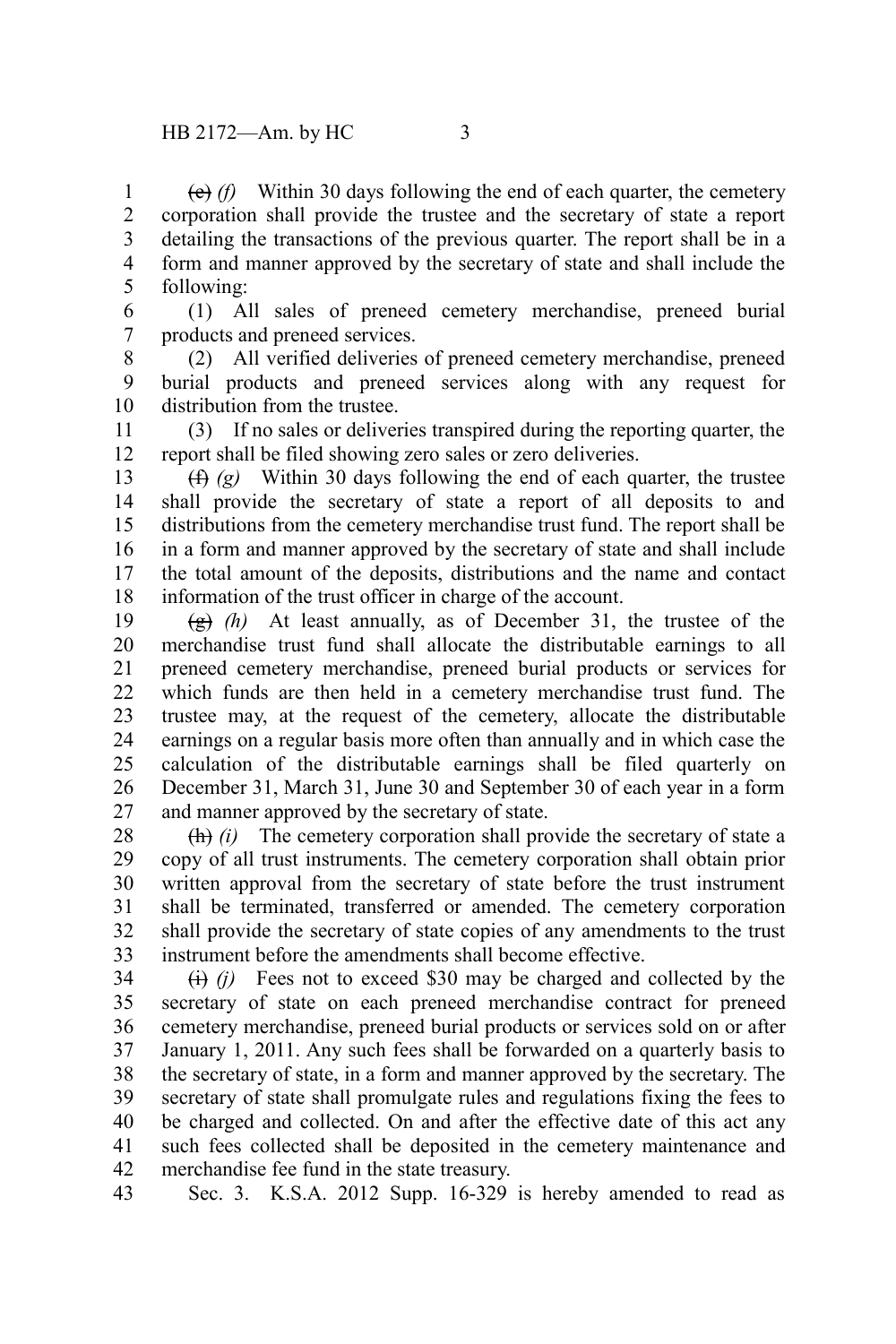follows: 16-329. No cemetery corporation shall enter into any preneed merchandise contract until such corporation has filed with the secretary of state a notification of its intention to sell and engage in such preneed merchandise contracts. Such notice shall include the name of the cemetery corporation, its principal place of business and the name and address of the trustee or trustees to be utilized under the provisions of this act. 1 2 3 4 5 6

Accounting records and information required by this act shall be maintained in a form and manner approved by the secretary of state. A report of the merchandise trust fund shall be required as part of the corporation's monthly *quarterly* report on a form provided or approved by the secretary of state. 7 8 9 10 11

Sec. 4. K.S.A. 2012 Supp. 17-1301c is hereby amended to read as follows: 17-1301c. The following definitions shall apply to this act: 12 13

(a) *"Burial lot" shall mean any space designated for the interment of remains such as grave lots, grave spaces, burial or interment rights, and developed or existing lawn crypts.* 14 15 16

*(b) "Burial space" shall mean any space designated for the interment, entombment or inurnment of remains such as burial lots, burial or interment rights, mausoleum crypts or niches and developed or existing lawn crypts.* 17 18 19 20

*(c)* "Cemetery corporation" means any individual or entity required to maintain permanent maintenance funds under the provisions of K.S.A. 17- 1312f, and amendments thereto. 21 22 23

*(d) "Community mausoleum" means a mausoleum containing a substantial area of enclosed space and having either a heating, ventilating or air conditioning system.* 24 25 26

(b) *(e)* "Funding requirement" means that portion of the purchase price equal to 15% of the purchase price, but not less than \$25, of a burial space, as defined in K.S.A. 17-1311, and amendments thereto **lot***; 10% of the purchase price, but not less than \$100 per community mausoleum crypt; or 5% of the purchase price, but not less than \$50 for each garden mausoleum crypt or niche set aside in the permanent maintenance fund.*  27 28 29 30 31 32

*(f) "Garden mausoleum" means a mausoleum without a substantial area of enclosed space and having its crypt fronts open to the atmosphere. Ventilation of the crypts by forced air or otherwise does not constitute a garden mausoleum as a community mausoleum.* 33 34 35 36

*(g) "Niche" means a space used or intended to be used for inurnment of cremated remains, but not including burial lots, lawn crypts or community or garden mausoleums*. 37 38 39

(c) *(h)* "Permanent maintenance fund" means a certificate of deposit, a business savings account, or an irrevocable trust fund whose proceeds are derived from not less than 15% of the purchase price of the following: Grave lots, grave spaces, burial or interment rights, and developed or 40 41 42 43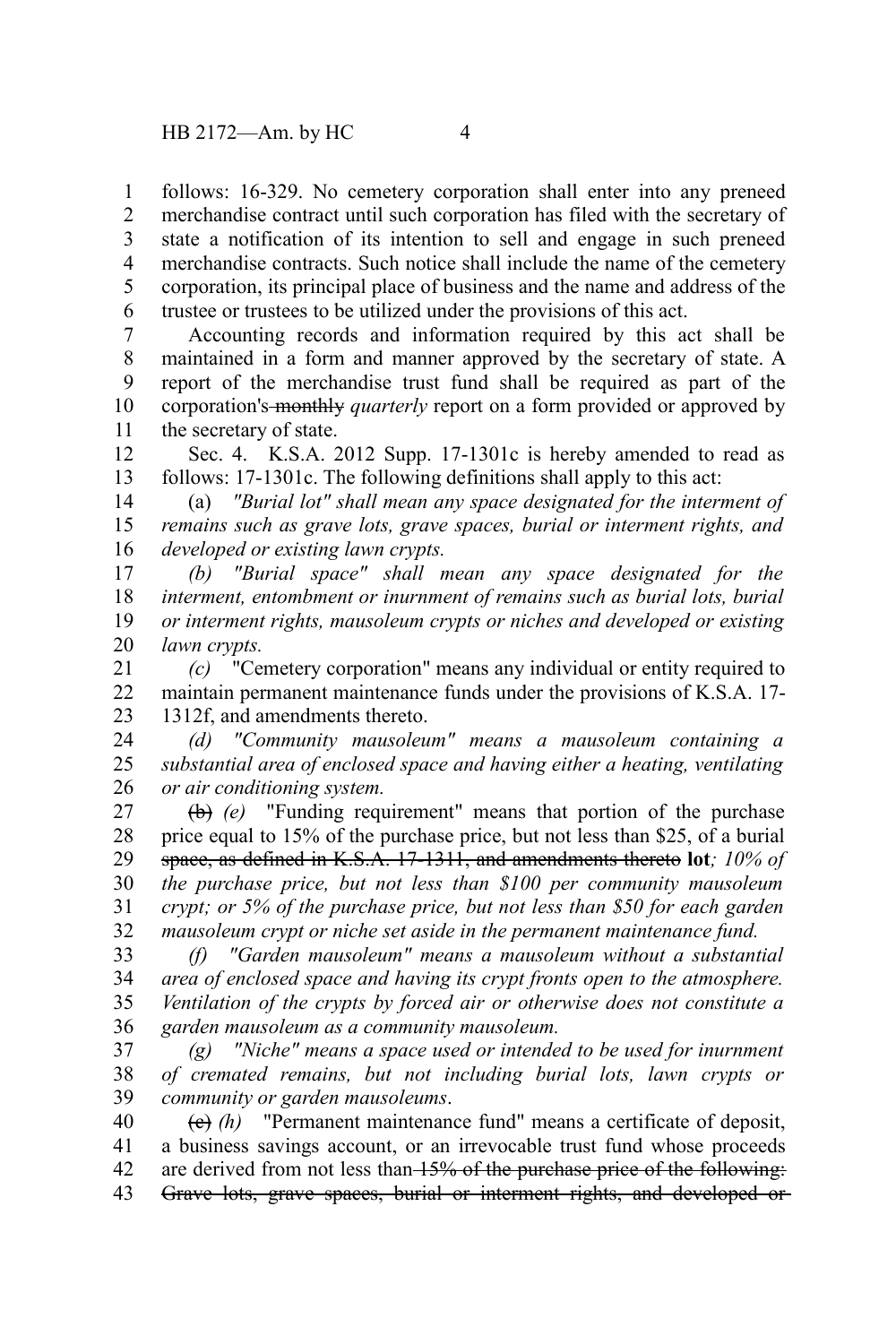existing lawn crypts, mausoleum spaces, or niches. The total amount of the 1

deposit shall not be less than \$25 per burial space *the funding requirement as defined in subsection (e)*. 2 3

(d) *(i)* "Purchase price" means the gross amount, less sales tax, if any, *less any amount included in the total for permanent maintenance* to be paid for cemetery burial space. The purchase price does not include finance charges or charges for credit life insurance. *The purchase price stated in the contract may include the amount of the funding requirement specified in subsection (e).* 4 5 6 7 8 9

(e) *(j)* "Trustee" means:

(1) A bank, savings and loan association, savings bank or credit union organized under the laws of this state with the authority to provide trust services; 11 12 13

(2) a federally chartered bank, savings and loan association, savings bank or credit union having a physical location within the state of Kansas and the authority to provide trust services; or 14 15 16

17

10

(3) a trust company organized under the laws of this state.

(f) *(k)* "Trustor" means the cemetery corporation responsible for making deposits in permanent maintenance fund, which is subject of a trust. 18 19 20

(g) *(l)* This section shall be part of and supplemental to article 13 of chapter 17 of the Kansas Statutes Annotated, and amendments thereto. 21 22

Sec. 5. K.S.A. 2012 Supp. 17-1311 is hereby amended to read as follows: 17-1311. (a) A cemetery corporation shall maintain, a permanent maintenance fund with a trustee, *or* a percentage of the purchase price-of each burial space sold by it, or any payment on such burial space, not less than 15% of such purchase price, for the permanent maintenance of the cemetery within which the burial space lies, but the total amount set aside shall not be less than \$25 for each burial space at the time of conveyance of such space *based upon the funding requirement as such term is defined in section 4, and amendments thereto*. Deposits to the permanent maintenance fund shall be made within 15 30 days following each calendar month end, after the moneys are received. Moneys placed in such fund under the provisions of K.S.A. 17-1308, and amendments thereto, shall be credited for the purposes of fulfilling such requirement. Moneys in such fund may be held and invested subject to the requirements of subsections (a) through (f) of K.S.A. 58-24a02, and amendments thereto, but the total amount of money invested in any mortgage upon real property shall not exceed an amount equal to 75% of the market value of such property at the time of such investment. No part of the principal of the fund shall ever be used for any purpose except for investment. In no event shall any loan of the funds be made to any stockholder, officer or employee of such cemetery corporation, or to any person related, by blood 23 24 25 26 27 28 29 30 31 32 33 34 35 36 37 38 39 40 41 42 43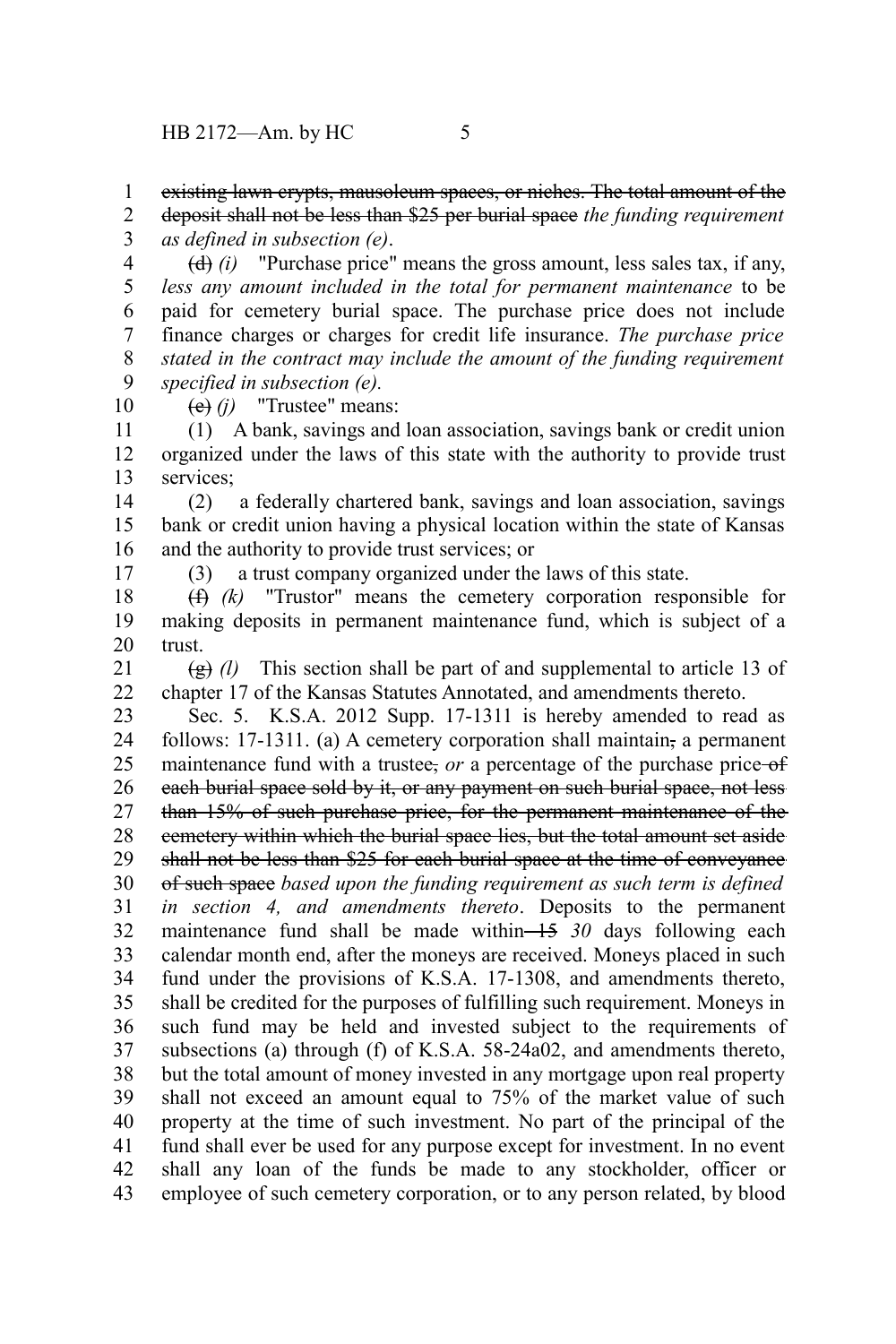or marriage, to a stockholder, officer or employee. The treasurer of such corporation may deposit, to the credit of such fund, donations or bequests for the fund and may retain property so acquired without limitation as to time and without regard to its suitability for original purchase. 1 2 3 4

(b) The primary purpose of the permanent maintenance fund is to maintain the corpus of the fund. The income earned from the permanent maintenance fund may be dispersed to the cemetery. All capital gains shall be allocated to principal *after liability for any capital gains tax has been paid as allowed by section 6, and amendments thereto*. 5 6 7 8 9

(c) The cemetery corporation shall obtain prior written approval from the secretary of state before the trust instrument shall be terminated, transferred, or amended. The cemetery corporation shall provide the secretary of state copies of any amendments to the trust instrument before the amendments shall become effective. 10 11 12 13 14

Sec. 6. K.S.A. 2012 Supp. 17-1312 is hereby amended to read as follows: 17-1312. (a) If the market value of the permanent maintenance fund is less than \$100,000, the permanent maintenance fund may be held in a Kansas financial institution, in either certificates of deposit or a business savings account which is insured by the federal deposit insurance corporation, provided that the fund assets are maintained in a segregated account. If the cemetery's permanent maintenance fund has a market value of less than \$100,000, the cemetery corporation shall comply with the reporting requirements of this act. 15 16 17 18 19 20 21 22 23

(b) (1) Unless otherwise authorized by subsection (a), each cemetery corporation shall establish and maintain a permanent maintenance fund. If the market value of the permanent maintenance fund is \$100,000 or more, the cemetery corporation shall establish and maintain the permanent maintenance fund in an irrevocable trust with a trustee. The trustee may appoint one or more agents to provide administrative or investment advisory services, provided the trustee shall not assign or delegate the liability and fiduciary responsibilities owed to the permanent maintenance fund to another financial institution or agent. The trustee may invest, reinvest, exchange, retain, sell, and manage the moneys within such fund, pursuant to subsections (a) through (f) of K.S.A. 58-24a02, and amendments thereto. Such trustee may be reasonably compensated for its services out of the income of the fund. It shall be a provision of any such trust agreement that no moneys, other than income from the trust, shall be paid over to the cemetery corporation by the trustee, except upon the written permission of the secretary of state. Nothing in this act shall prohibit a trustee, as defined in K.S.A. 16-320, and amendments thereto, from entering into a co-trustee relationship with another trustee, who would not independently satisfy the requirements of that section provided the co-trustee: (A) Is authorized to do business in Kansas; and (B) submits 24 25 26 27 28 29 30 31 32 33 34 35 36 37 38 39 40 41 42 43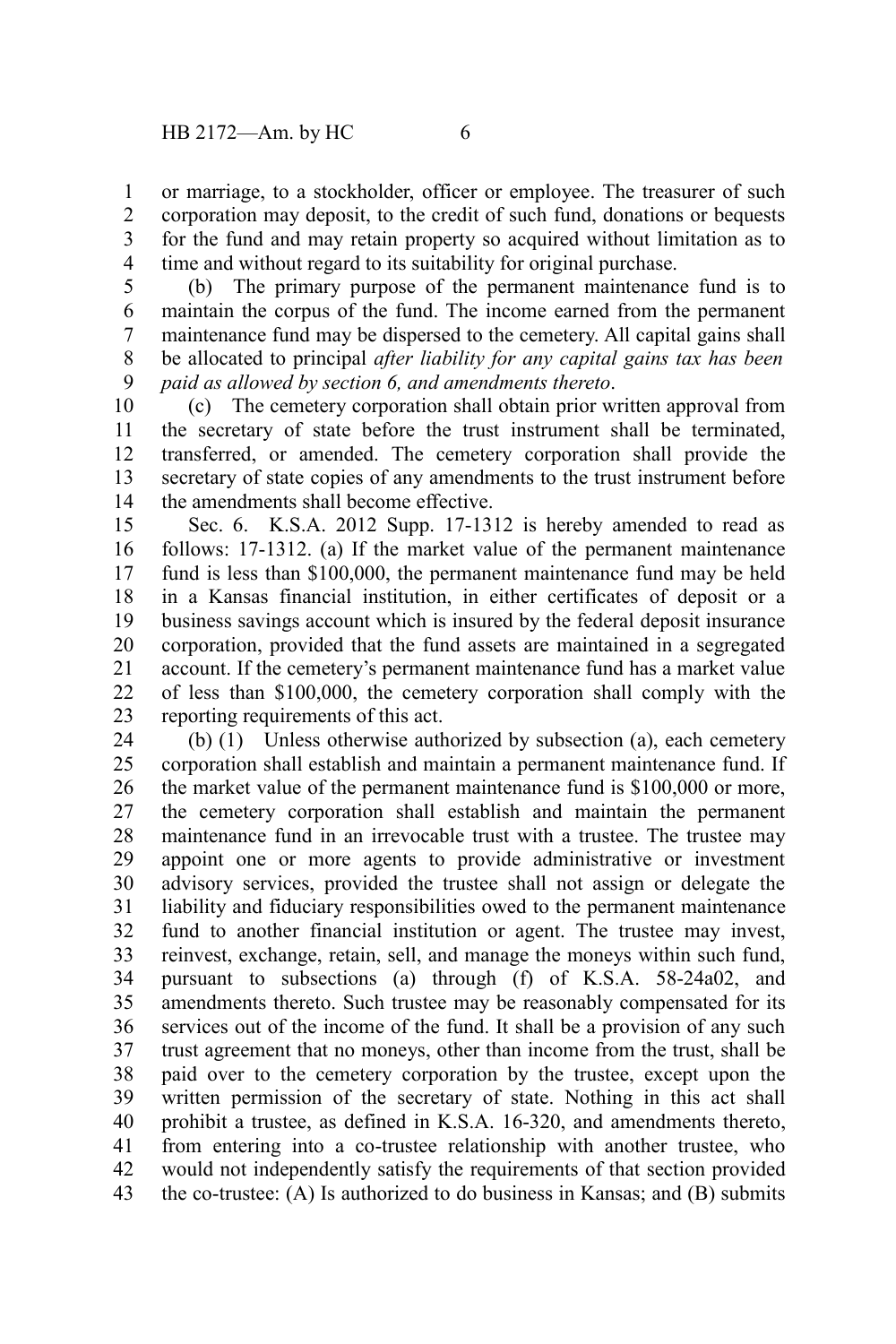personally to the jurisdiction of the courts of this state. Under no circumstances shall any trustee assign or delegate their liability or fiduciary responsibilities under the provisions of this act. Both trustees and co-trustees are jointly and severally liable for the actions of the trustee. All contractual agreements shall be subject to, governed by, and construed according to the laws of the state of Kansas. 1 2 3 4 5 6

(2) The trustee may recover from the earnings of the permanent maintenance fund for all reasonable costs incurred in serving as trustee, including a reasonable fee for its services. The taxes and costs may be paid from earnings of the fund prior to the distribution of the income. If all income is exhausted, any remaining capital gains tax liability may be paid out of the realized capital gains before the balance reverts to principal*, except that the taxes from capital gains may be paid from the realized capital gains proceeds*. 7 8 9 10 11 12 13 14

(3) The trustee shall be solely responsible for the investment of the moneys held under a cemetery permanent maintenance fund. The trust instrument must state that control of the trust funds by the trustor is prohibited. 15 16 17 18

(c) The trust instrument shall be effective upon written approval by the secretary of state and compliance with this section, unless it is determined by a court of law that the underlying trust instrument is in conflict with Kansas statutes, then that portion of the underlying trust instrument becomes null and void and shall be of no further force or effect. The trust instrument is in compliance with this section if the following is provided to the secretary of state: 19 20 21 22 23 24 25

(1) The names of the trustee, the cemetery corporation as trustor and the date the trust instrument shall become effective. 26 27

(2) The trustee shall submit a quarterly report to the secretary of state. The report shall be in a form and manner approved by the secretary of state and shall contain the following: 28 29 30

(A) Deposits to principal; 31

(B) any withdrawals from principal; 32

(C) all interest, dividends, and income earned; 33

(D) interest *income* withdrawn; 34

(E) capital gains or capital losses; and 35

(F) capital gains taxes paid from capital gains. 36

(3) The trustee shall use deposit and withdrawal forms approved by the secretary of state. 37 38

(4) The trustee shall invest the trust funds subject to the requirements of subsections (a) through (f) of K.S.A. 58-24a02, and amendments thereto. Control of the trust funds by the trustor is prohibited. 39 40 41

(5) By accepting the trusteeship of the permanent maintenance fund, the trustee submits personally to the jurisdiction of the courts of this state. 42 43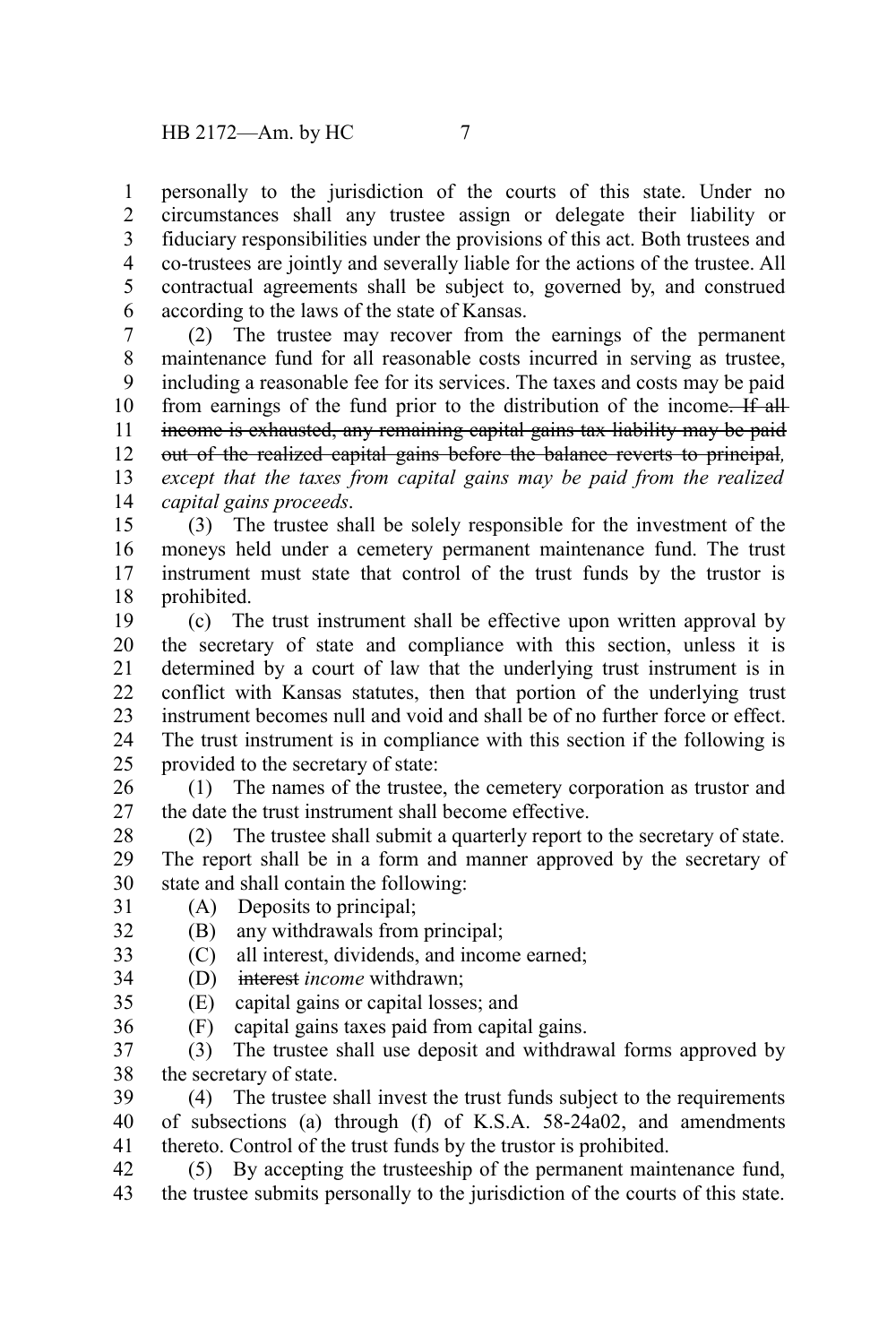All contractual agreements shall be subject to, governed by, and construed according to the laws of the state of Kansas. 1 2

(6) The trustee acknowledges the primary purpose of the permanent maintenance fund is to maintain the corpus of the trust. 3 4

5 6

(7) The trustee shall retain all liability and fiduciary responsibility for managing and administering the permanent maintenance fund.

(8) The trustee shall sign an affirmation under penalty of perjury, declaring the trustee has read, understands and agrees to comply with the requirements of K.S.A. 17-1308 et seq., and amendments thereto. 7 8 9

Sec. 7. K.S.A. 2012 Supp. 17-1312a is hereby amended to read as follows: 17-1312a. (a) Each cemetery corporation formed under the laws of the state of Kansas and each foreign corporation granted a certificate of authority to own or operate a cemetery within the state of Kansas shall register with the secretary of state before commencing business in Kansas. Each cemetery corporation shall prepare and forward to the secretary of state at the time it is required to make a quarterly report under the provisions of this act. 10 11 12 13 14 15 16 17

(b) Within 30 days following each end of the quarter, the cemetery corporation shall provide the trustee and the secretary of state a report of all sales of burial spaces. The report shall be in a form and manner approved by the secretary of state and shall contain the name of each purchaser, contract number, a brief description of the preneed *each* burial space, including the purchase price, the name and address of the trustee where the permanent maintenance fund is located, and the amount deposited into the permanent maintenance fund. If the cemetery corporation did not make a sale, within 30 days following each quarter end, the cemetery corporation shall provide to both the trustee and the secretary of state a report indicating no sales to record. The report shall be in a form and manner approved by the secretary of state. 18 19 20 21 22 23 24 25 26 27 28 29

(c) Within 30 days following the end of each quarter, the trustee shall provide the secretary of state a report of all deposits to, and distributions from, the permanent maintenance fund. The report shall be in a form and manner approved by the secretary of state and shall contain the total amount of the deposits, distributions, and the name and contact information of the trust officer in charge of the account. 30 31 32 33 34 35

(d) At least annually, the trustee of the permanent maintenance fund shall determine the income for the permanent maintenance fund, less reasonable costs, taxes and fees, and pay the income to the cemetery corporation. The trustee shall report to the secretary of state the calculation of the income paid to the cemetery within 30 days, in a form and manner approved by the secretary of state. 36 37 38 39 40 41

(e) Whenever the secretary of state shall determine that any cemetery corporation required by this act to be registered has failed or refused to do 42 43